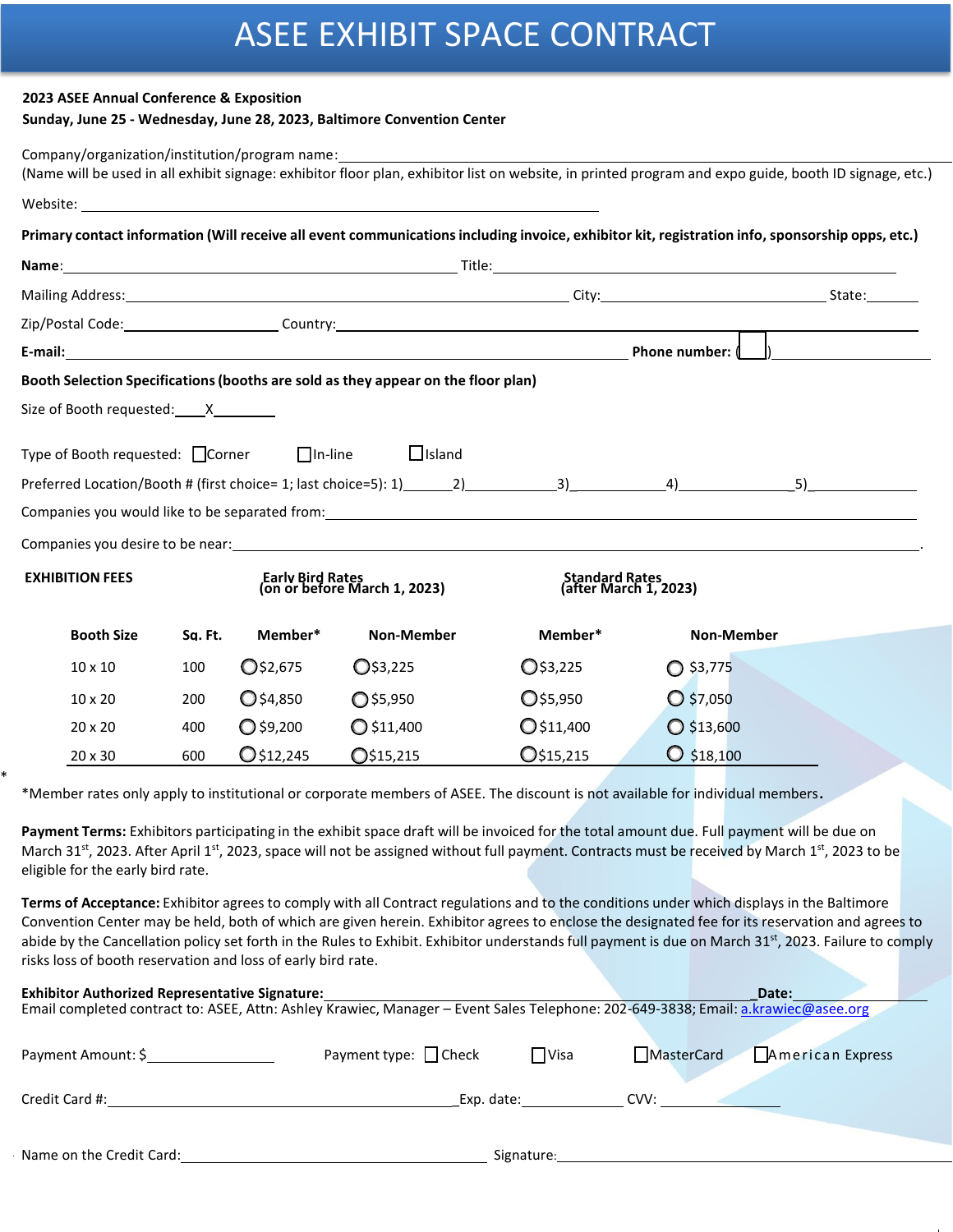# ASEE EXHIBIT SPACE CONTRACT

## **Exhibitor Booth Package**

[Type text]

ASEE and Shepard, the general services provider and decorator, have negotiated a base booth package that is included in the ASEE exhibit space cost. No additional cost is required for these items. Additional items can be purchased directly from Shepard in the spring of 2023.

For every 100 square feet reserved, exhibit booths receive the below package:

One (1) full conference registration & four (4) exhibits only passes

(10') of 8' high white hard wall backdrop with (2) 18" white return panels.

- (1) 7" x 44" ID Sign
- (8') of 3' high pipe & drape side rail
- (1) 6' x 30" skirted table
- (2) Side chairs
- (1) Wastebasket